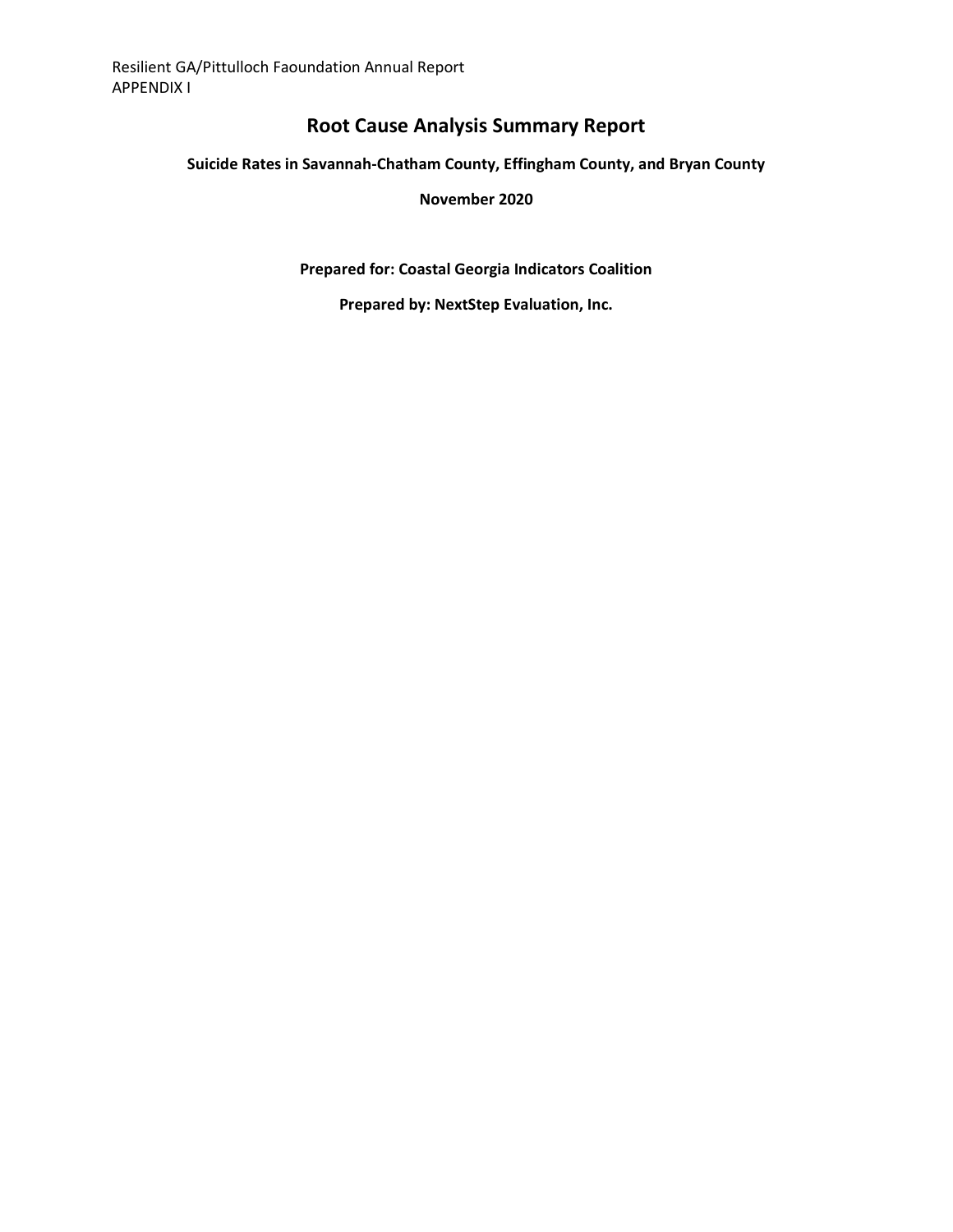# Table of Contents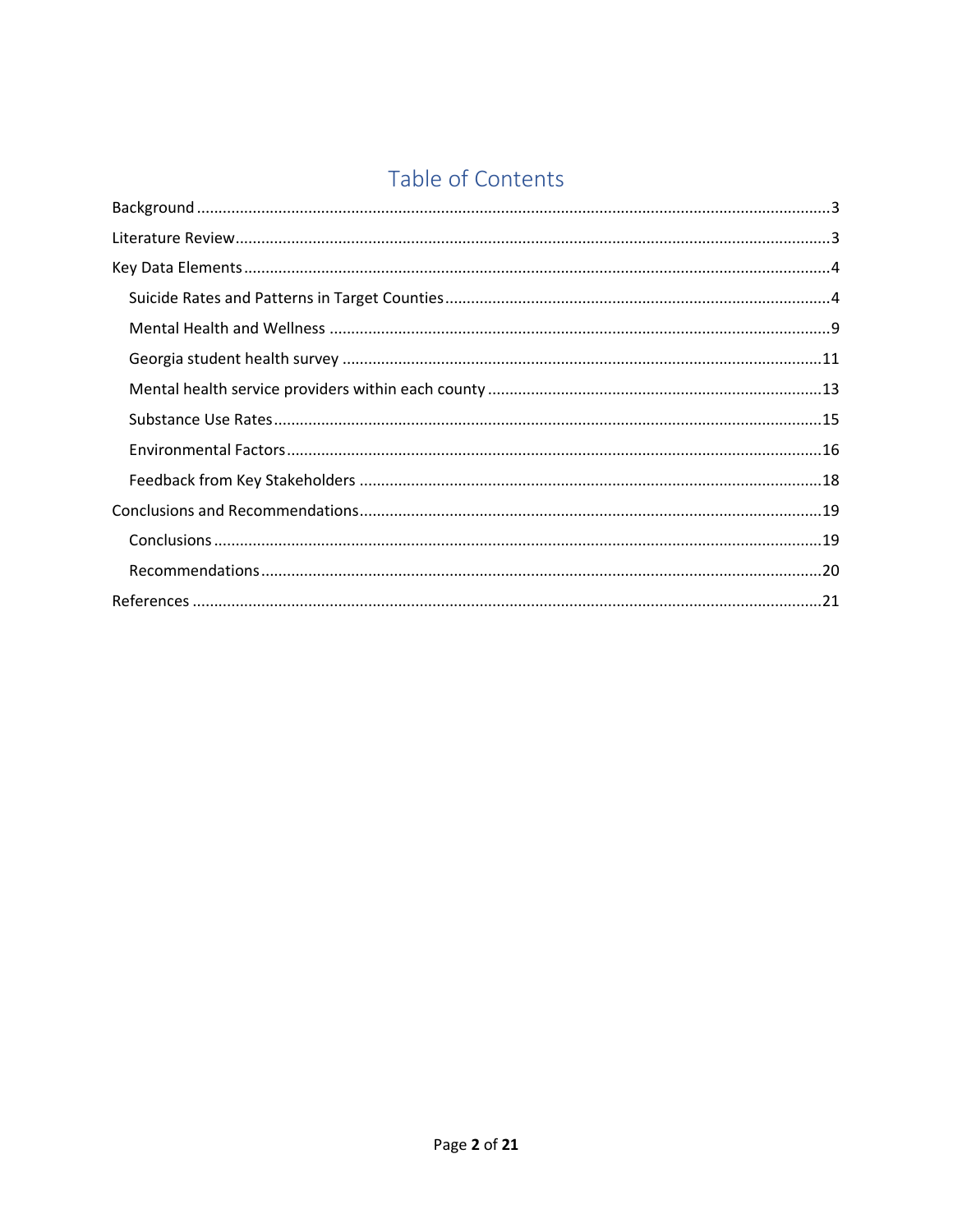# Background

<span id="page-2-0"></span>This report will review data relevant to a root cause analysis for Chatham, Effingham, and Bryan counties in Georgia. Data is drawn from multiple sources including: qualitative data from feedback from community members and service providers from the key counties, pubic data from the Georgia Student Health Survey, the Georgia Department of Public Health, county level Community Health Assessments, the U.S. Census Bureau American Community Survey, Mental Health America of Georgia, and the Georgia Department of Community Health.

More investigation, that includes interviews with and more detailed data collection with those involved with suicide attempts or suicide completions would provide more information specific to particular service provisions and interactions with individuals during interventions and engagements. This level of data collection was not possible during this particular effort due to the ongoing COVID-19 pandemic. It is recommended that this level of data collection be done at least in part in person to facilitate more connection and increased sharing of information.

Based on feedback from key stakeholders during this root cause analysis, it is also anticipated that the ongoing pandemic and related isolation factors may play a significant role in any increase in suicidal ideation and attempts that have been observed during this particular window of time. For these reasons, this report focuses on the secondary data analysis and the feedback from key stakeholders in each of the communities in a more macro level examination of the issues.

# Literature Review

<span id="page-2-1"></span>Other root cause analyses of suicide have indicated a number of factors to consider. Some of these factors include:

- Expressions of suicidal ideation change rapidly making it difficult to predict and monitor for intervention
- Focusing on interventions that support the whole person and include a range of support types may be the most beneficial

Research also indicates the importance of hospitals and mental health treatment facilities should include a practice of reviewing individual cases where suicide is attempted or completed to determine more detailed information about what could have prevented the event. This involves extensive interviews and reviews of case events to determine factors impacting access to care, personal characteristics and other factors.

Previous studies about suicide have found that:

- Men are more likely to die of suicide than women (NIMH and OMH studies)
- Individuals age 30 to 50 were more likely to die of suicide than those who are younger or older
- Caucasians were more likely to die of suicide than other racial groups including African American, Asian and Hispanic individuals
- Mental health disorders and substance use disorders increase the risk for suicidal behaviors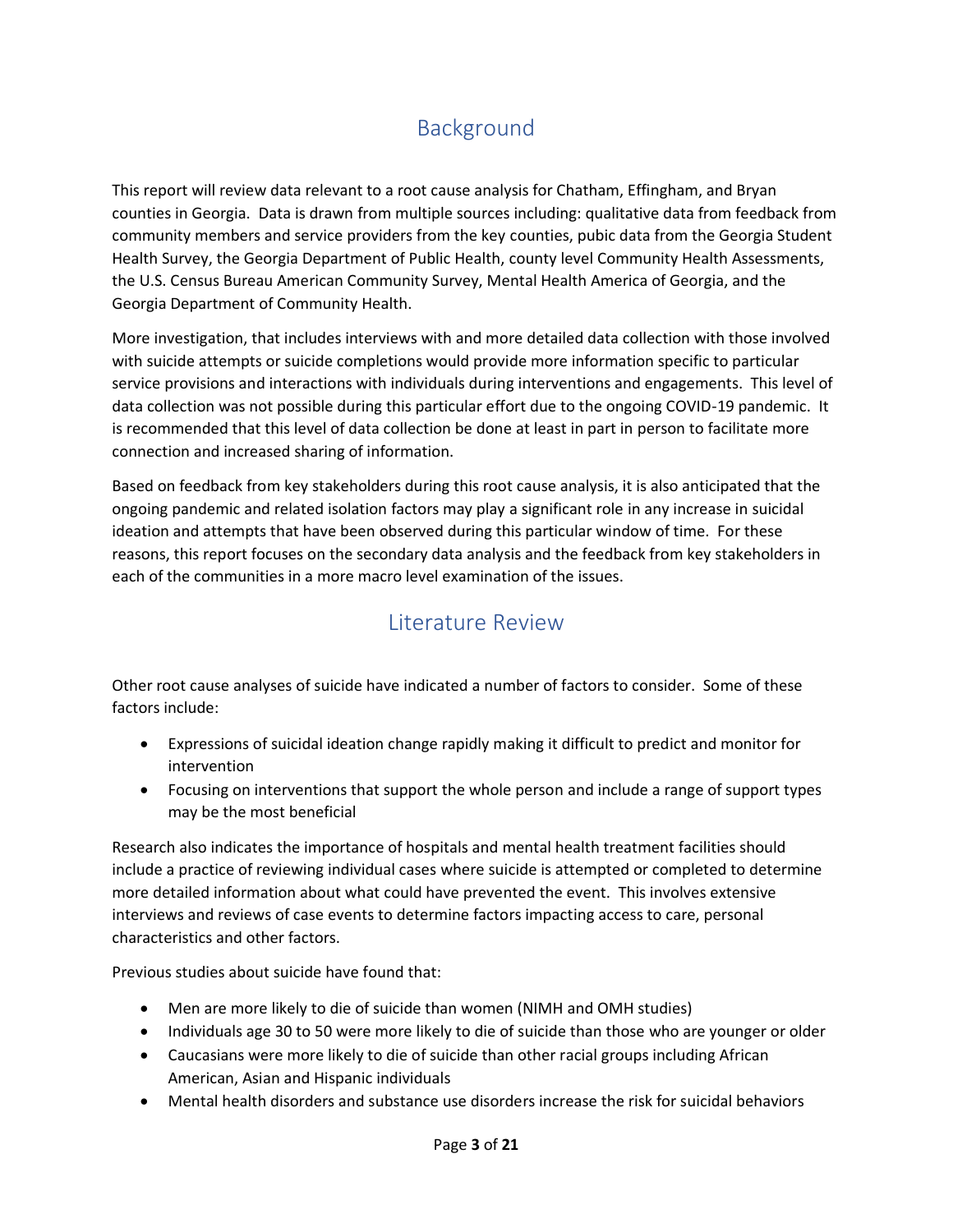- Environmental factors (stress, access to lethal means) increase risk for suicide
- Veterans are at greater risk for suicide

Factors that health providers and communities can address to reduce the risk and impact of suicide ideation include:

- Addressing communication among service providers about individuals at risk
- Frequent communication with individuals receiving support
- Increased and improved record documentation to improve communication among providers
- Staff training and advocacy for how to work with individuals at risk
- Providing universal screening at emergency rooms and among first responders
- Planning and utilizing resources to provide resources for identified patients promptly
- Access to care
- <span id="page-3-0"></span>• Collaborative care with extensive communication among partners

# Key Data Elements

This section of the report will review the key data elements that have been collected and consolidated to provide a more thorough understanding of suicide in the target communities and the potential causes and factors impacting potential interventions. The information presented in this section will be focused on secondary data gathered from a variety of sources including:

- CDC Violent Death Reporting Systems
- Georgia Department of Public Health Online Analytical Statistical Information System
- County Community Health Assessments for Effingham Health System and St Joseph Candler Health System
- County Health Rankings data compiled by the University of Wisconsin
- Coastal Georgia Indicators Coalition
- Georgia Department of Education Georgia Student Health Survey
- American Community Survey US Census Bureau
- Behavioral Risk Factor Survey (BRFSS)
- America Health Rankings

Feedback from key stakeholders that has been obtained through qualitative feedback obtained during various meetings, observational data, and other events.

## <span id="page-3-1"></span>Suicide Rates and Patterns in Target Counties

Suicide is the 10<sup>th</sup> leading cause of death in Georgia (CDC). Suicide rates increased by 25% between 1999 and 2016. The table below shows the suicide rate for each of the counties in 1999 and 2016 and the rate of change. Due to the small number of suicides each year, 3-year aggregates are used for the analysis below. Data displayed below was collected from the Centers for Disease Control WONDER Database.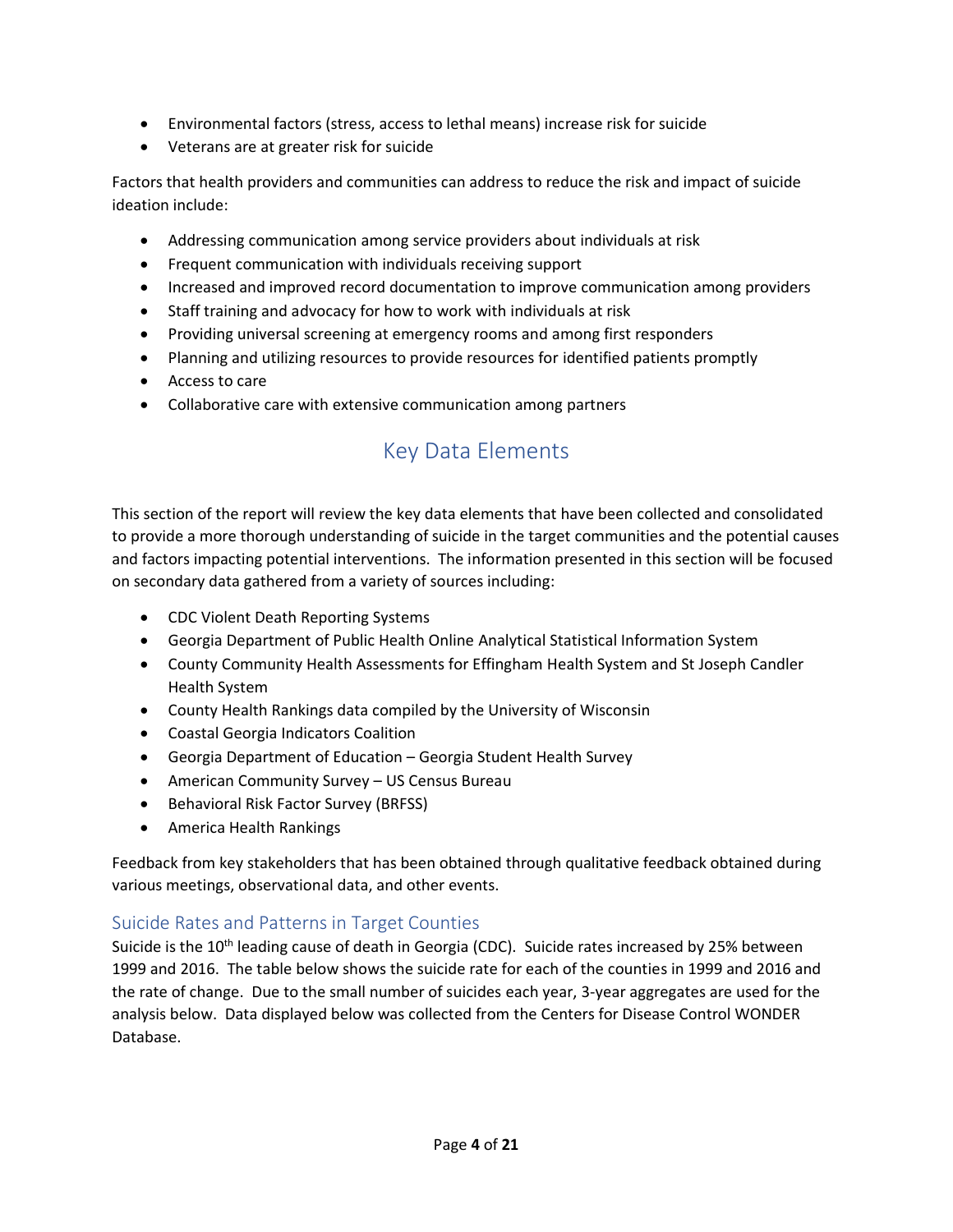|                         |        | 1999-2001<br>2005-2007   |         | 2010-2012                |         | $2016 - 2018$            |         |                          |
|-------------------------|--------|--------------------------|---------|--------------------------|---------|--------------------------|---------|--------------------------|
|                         | #      | Rate per<br>100,000      | #       | Rate per<br>100,000      | #       | Rate per<br>100,000      | #       | Rate per<br>100,000      |
| <b>US</b>               | 89,044 | 10.5                     | 100,288 | 11.2                     | 118,280 | 12.7                     | 140,295 | 14.4                     |
| Georgia                 | 2,649  | 10.8                     | 2,845   | 10.4                     | 3,461   | 11.8                     | 4,431   | 14.2                     |
| <b>Bryan County</b>     |        | <b>NA</b>                |         | <b>NA</b>                | 18      | $\overline{\phantom{a}}$ | 13      | $\overline{\phantom{a}}$ |
| <b>Chatham County</b>   | 74     | 10.6                     | 76      | 10.3                     | 92      | 11.3                     | 145     | 16.7                     |
| <b>Effingham County</b> | 12     | $\overline{\phantom{a}}$ | 16      | $\overline{\phantom{0}}$ | 23      | 14.5                     | 40      | 22.1                     |

#### **Table 1: Suicide Rates**

As you can see in the table above, the rates of suicide in the target counties have increased exponentially over the past 20 years. Not only have the counties experienced an increased number of suicides (they have also experienced increases in population) but the rates of suicide per 100,000 has increased and the percent of total deaths that are intentional have also increased for two of the three counties. The suicide rate for African Americans in Chatham County was 8.3 between 2015 and 2018 compared to the rate of 24.1 per 100,000 among white residents in the county (CDC Wonder). Females also had a lower rate than males (8.2 per 100,000 compared to 25.8 per 100,000) (CDC Wonder).

As you can see in the graph below, the rate per 100,000 has risen significantly for Effingham and Chatham County, leading to rates that are higher than the state and national average.

## **Figure1: Rate per 100,000 over time**



In 2019, almost 10% of all deaths in Chatham County were suicide (9.19%), 6.52% of deaths in Bryan County, and 3.98% in Effingham. Over the past 5 years, the percentage of all deaths that were suicide have increased in each of the target counties. This data is drawn from the Georgia Department of Public Health OASIS.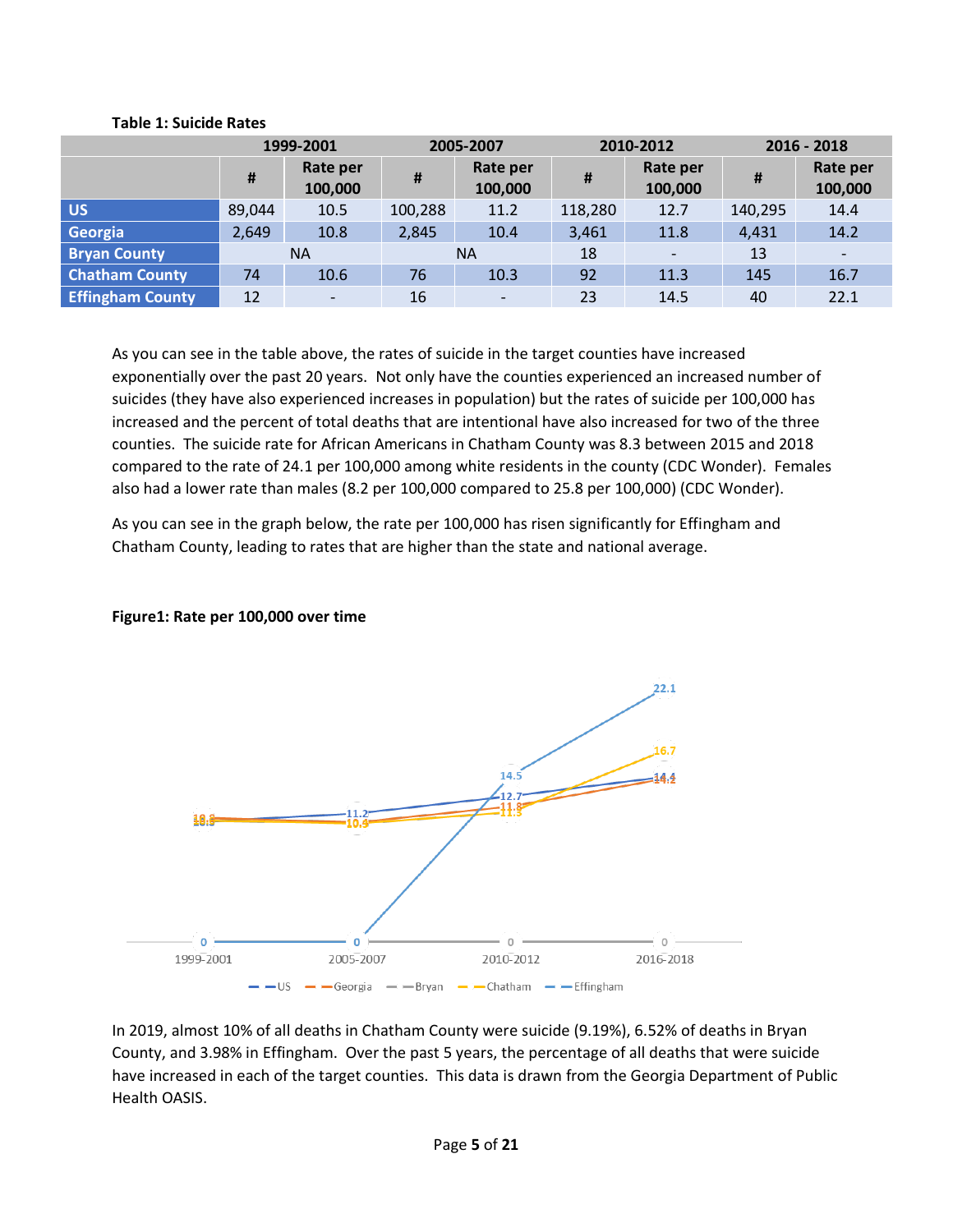|                         | 2010  | 2015   | 2016  | 2017   | 2018  | 2019  |
|-------------------------|-------|--------|-------|--------|-------|-------|
| Georgia                 | 4.62% | 4.93%  | 5.43% | 5.57%  | 6.03% | 6.10% |
| <b>Bryan County</b>     | 6.64% | 15.65% | 3.52% | 3.07%  | 5.99% | 6.52% |
| <b>Chatham County</b>   | 3.39% | 5.72%  | 6.50% | 6.53%  | 7.61% | 9.19% |
| <b>Effingham County</b> | 6.13% | 7.36%  | 5.69% | 13.73% | 7.50% | 3.98% |

**Table 2: Percentage of Total Deaths that are Suicide**

Each of the figures below show where each of the target counties is in relation to the state of Georgia on the age adjusted death rate for intentional self-harm (suicide). The Georgia Age-Adjusted Death Rate is 13.7 during 2015-2019. As can be seen in the graph below, all of the counties in this project have ageadjusted death rates that are higher than the state. Bryan County has remained the most consistent between the two time periods, while each of the other counties has seen a significant increase (Georgia DPH, OASIS).

## **Figure 2: Comparison of Age-Adjusted Death Rates for Intentional Self-Harm**



## **Figure 3: Dashboards for target counties for age-adjusted death rates for intentional self-harm**

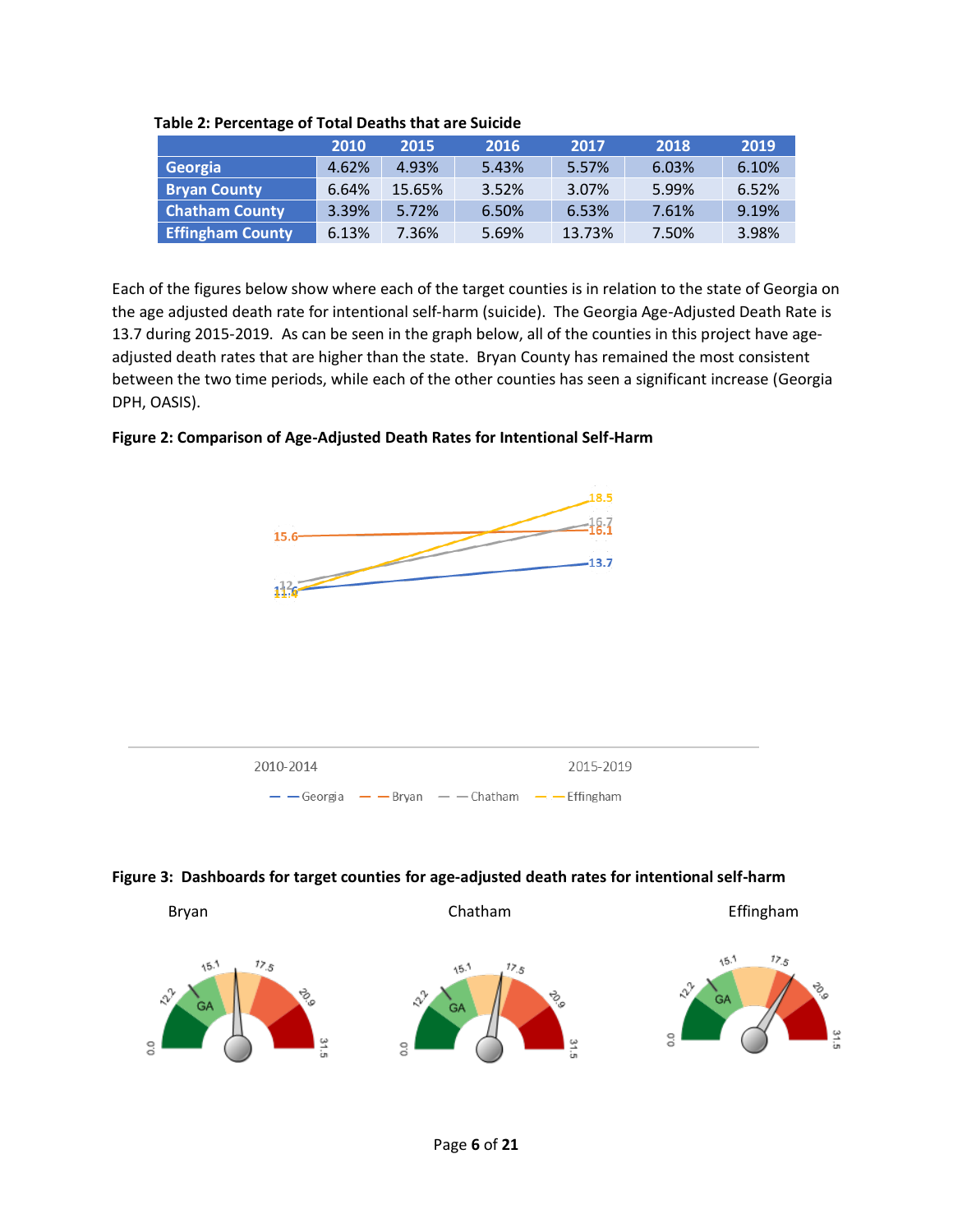The dashboards above show that each of the counties of interest have age-adjusted death rates for intentional self-harm. Each of the counties of interest have rates that are significantly higher than the state rate.

Each of the maps below shows the census tracts within each county with the highest age-adjust death rates due to intentional self-harm (suicide). By reviewing these maps, it is possible to see the areas within each county that have the greatest need and highest risks. These maps are products of the Georgia Department of Public Health, OASIS. As can be seen in the Bryan County map below, the pockets with the highest rates of age-adjusted death rates are separated by the military base that bisects the county. This can cause many challenges to accessing service providers when needed.

### **Figure 4: Bryan County Map: Age-Adjusted Death Rate, Intentional Self Harm (2015-2019)**

Percent of Deaths Within Area due to Intentional Self-Harm (Suicide) by Census Tract, Bryan County, 2015 - 2019

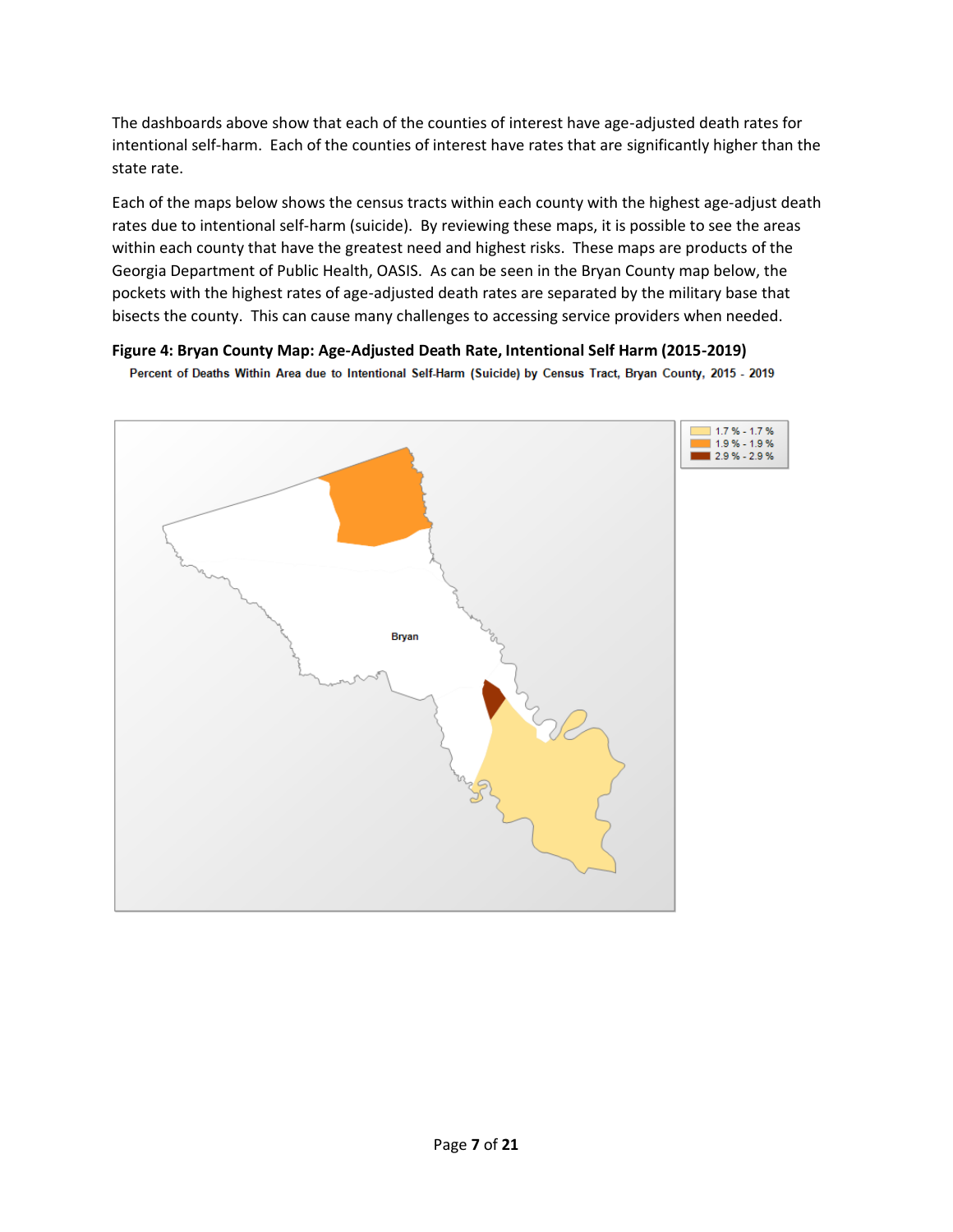## **Figure 5: Chatham County Map: Age-Adjusted Death Rate, Intentional Self Harm (2015-2019)**

Percent of Deaths Within Area due to Intentional Self-Harm (Suicide) by Census Tract, Chatham County, 2015 -

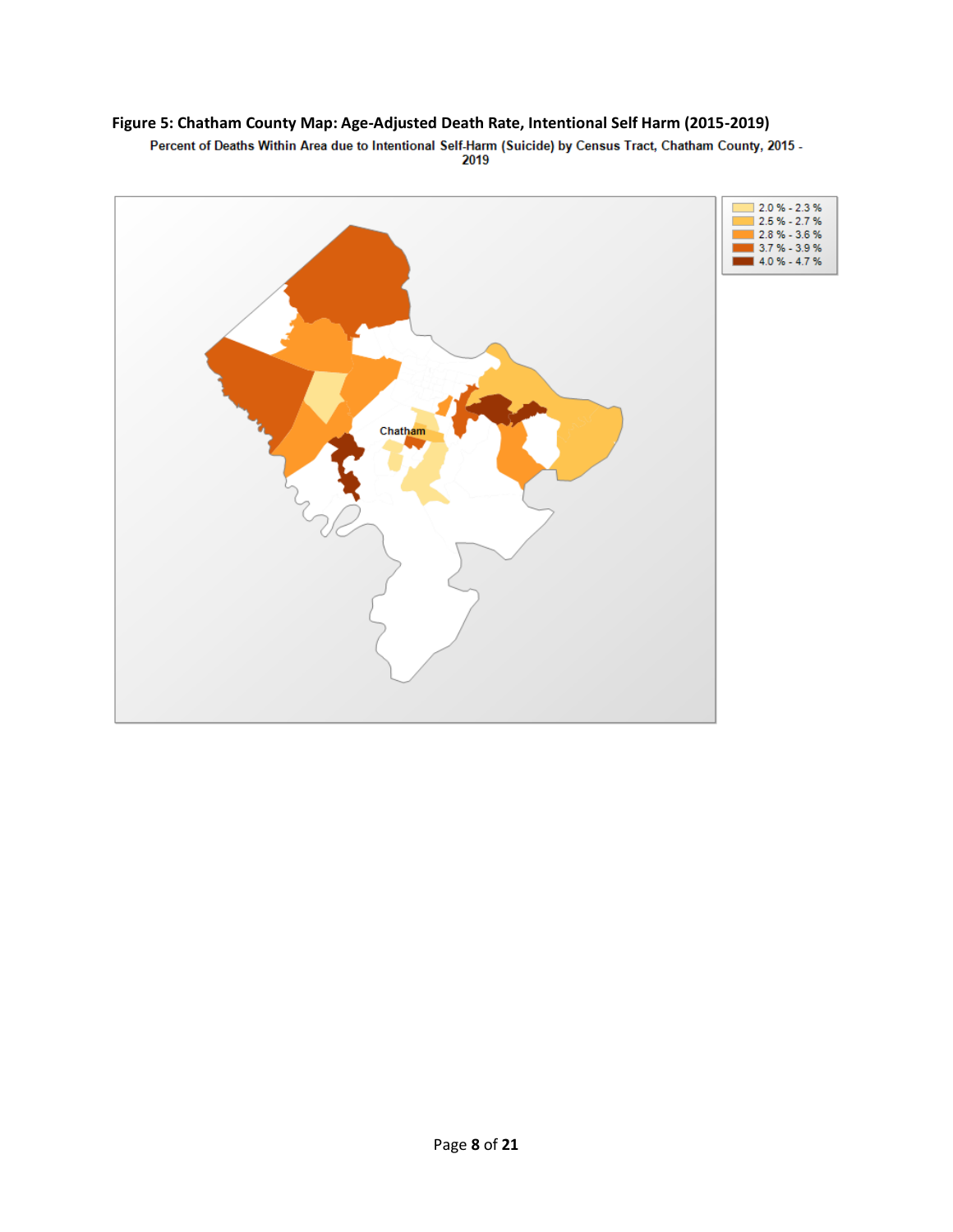## **Figure 6: Effingham County Map: Age-Adjusted Death Rate, Intentional Self Harm (2015-2019)**

Percent of Deaths Within Area due to Intentional Self-Harm (Suicide) by Census Tract, Effingham County, 2015 -2019



## <span id="page-8-0"></span>Mental Health and Wellness

The table below shows the rates of depression among the Medicare population in each of the target counties. Depression is one of the mental health challenges that has been linked to risk of suicide. (Data drawn from Coastal Georgia Indicators Coalition). Each of the target counties is consistent with or lower than the national and state percentages of depression.

|                         | 2010  | 2013  | 2015  | 2017  |
|-------------------------|-------|-------|-------|-------|
| <b>US</b>               | 14.0% | 15.9% | 16.7% | 17.9% |
| Georgia                 | 13.3% | 14.9% | 16.0% | 16.8% |
| <b>Bryan County</b>     | 11.7% | 14.6% | 16.2% | 14.8% |
| <b>Chatham County</b>   | 11%   | 13.7% | 14.8% | 14.3% |
| <b>Effingham County</b> | 13.4% | 14.5% | 15.5% | 16.3% |

#### **Table 3: Percentage of the population experiencing depression**

The counties of interest for this project demonstrated levels of stress, depression and challenges with mental health that are lower than the state and national averages. This data was drawn from the BRFSS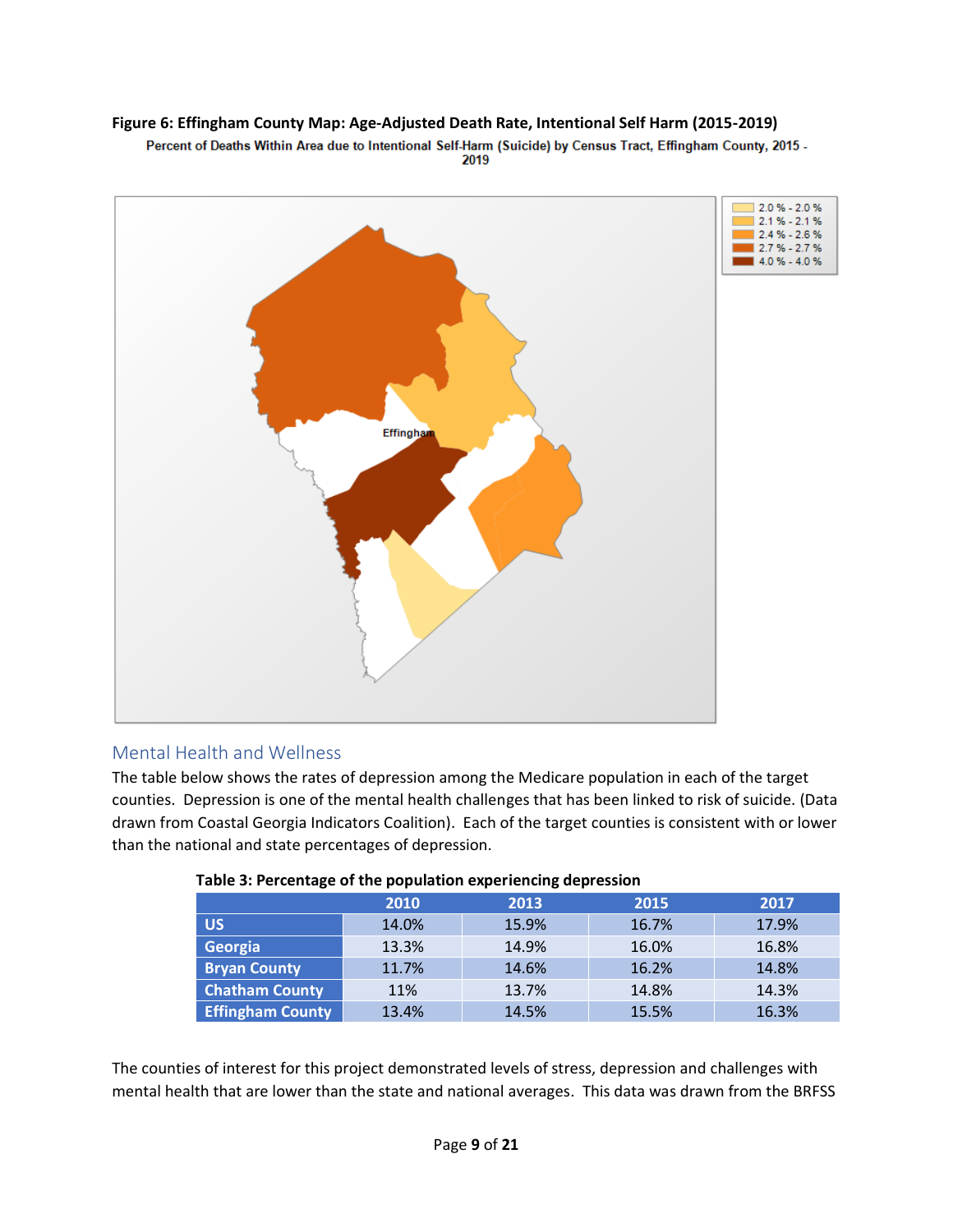survey conducted by CDC and is reported among the Coastal Georgia Indicators. (Frequent mental distress).

|                         | 2014  | 2015  | 2016  | 2017  |
|-------------------------|-------|-------|-------|-------|
| <b>US</b>               | 12%   | 11%   | 15%   | 12%   |
| Georgia                 | 10%   | 11%   | 12.5% | 12.4% |
| <b>Bryan County</b>     | 10.4% | 10.7% | 11.3% | 11.5% |
| <b>Chatham County</b>   | 11.6% | 11.7% | 12.1% | 11.8% |
| <b>Effingham County</b> | 10.3% | 10.6% | 11.1% | 11.2% |

## **Table 4: Percentage of the population reporting frequent mental distress**

In addition, residents in the target county were more likely to report more poor or fair general health than the Georgia and US average. (BRFSS data reported on Coastal Georgia Indicators)

|                         | 2014  | 2015  | 2016  | 2017  |
|-------------------------|-------|-------|-------|-------|
| US,                     | 17.0% | 14.7% | 16.0% | 17.0% |
| Georgia                 | 18.5% | 17.5% | 18.8% | 18.0% |
| <b>Bryan County</b>     | 13.9% | 14.7% | 15.6% | 15.8% |
| <b>Chatham County</b>   | 16.8% | 17.8% | 17.1% | 18.4% |
| <b>Effingham County</b> | 13.6% | 13.4% | 14.2% | 14.3% |

#### **Table 5: Percentage of population reporting poor or fair general health**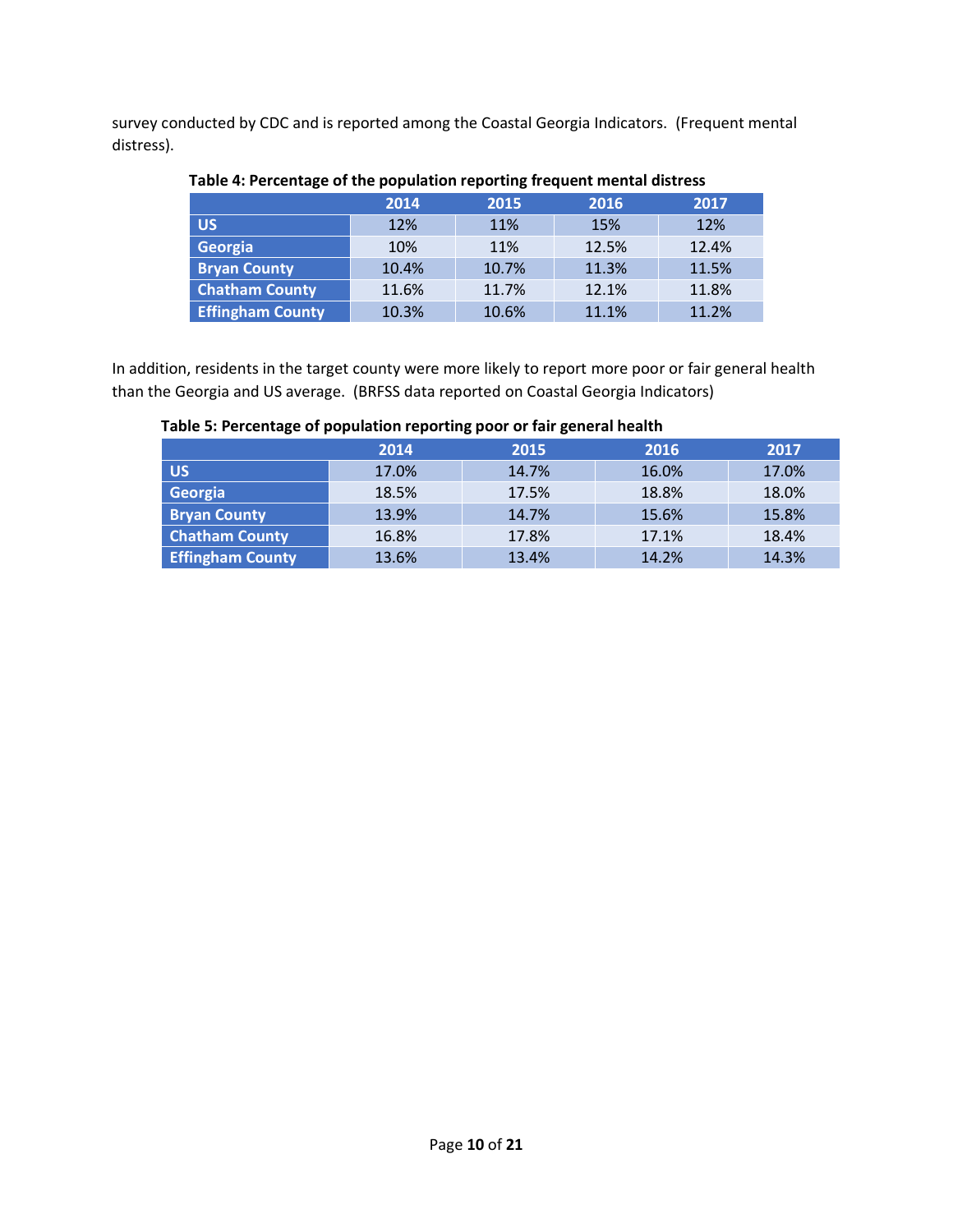# <span id="page-10-0"></span>Georgia student health survey

The Georgia student health survey is collected annually in elementary, middle, and high schools throughout the state. Some of the questions that are asked in the survey are directly related to the risk of suicide for young people in our communities. The data presented below is drawn from the 2019-2020 student health surveys for the middle and high school students in each county.

|                                                                                                                                             | 2019-2020        |              |                |                |  |
|---------------------------------------------------------------------------------------------------------------------------------------------|------------------|--------------|----------------|----------------|--|
|                                                                                                                                             | Georgia          | <b>Bryan</b> | Chatham        | Effingham      |  |
| In the last 30 days, I have been bullied or<br>threatened by other students (Once or<br>more)                                               | 114,585<br>(16%) | 700 (17%)    | 2,340<br>(17%) | 879 (17%)      |  |
| In the last 30 days, someone has bullied<br>me by making fun of me or spreading<br>rumors about me (Once or more)                           | 159,464<br>(22%) | 995 (25%)    | 2,930<br>(21%) | 1,306<br>(25%) |  |
| During the past 12 months, on how many<br>occasions have you seriously considered<br>harming yourself on purpose? (Once or<br>more)         | 113,279<br>(16%) | 752 (19%)    | 2,196<br>(16%) | 758 (15%)      |  |
| During the past 12 months, on how many<br>occasions have you harmed yourself on<br>purpose (Once or more)                                   | 64,895 (9%)      | 406 (10%)    | 1,293 (9%)     | 380 (7%)       |  |
| During the past 12 months, on how many<br>occasions have you seriously considered<br>attempting suicide (Once or more)                      | 78,957 (11%)     | 503 (12%)    | 1,593<br>(11%) | 506 (10%)      |  |
| During the past 12 months, on how many<br>occasions have you attempted suicide?<br>(Once or more)                                           | 39,283 (5%)      | 203 (5%)     | 850 (6%)       | 226 (4%)       |  |
| In the past 30 days, how many days did<br>you feel depressed, sad, or withdrawn?<br>(1 or more)                                             | 335,827<br>(46%) | 2,103 (52%)  | 6,248<br>(44%) | 2,566<br>(49%) |  |
| In the past 30 days, on how many days<br>have you experienced out of control<br>behavior that could hurt yourself or<br>others? (1 or more) | 88,544 (12%)     | 519 (13%)    | 1,868<br>(13%) | 662 (13%)      |  |

#### **Table 6: Georgia Student Health Survey Key Questions**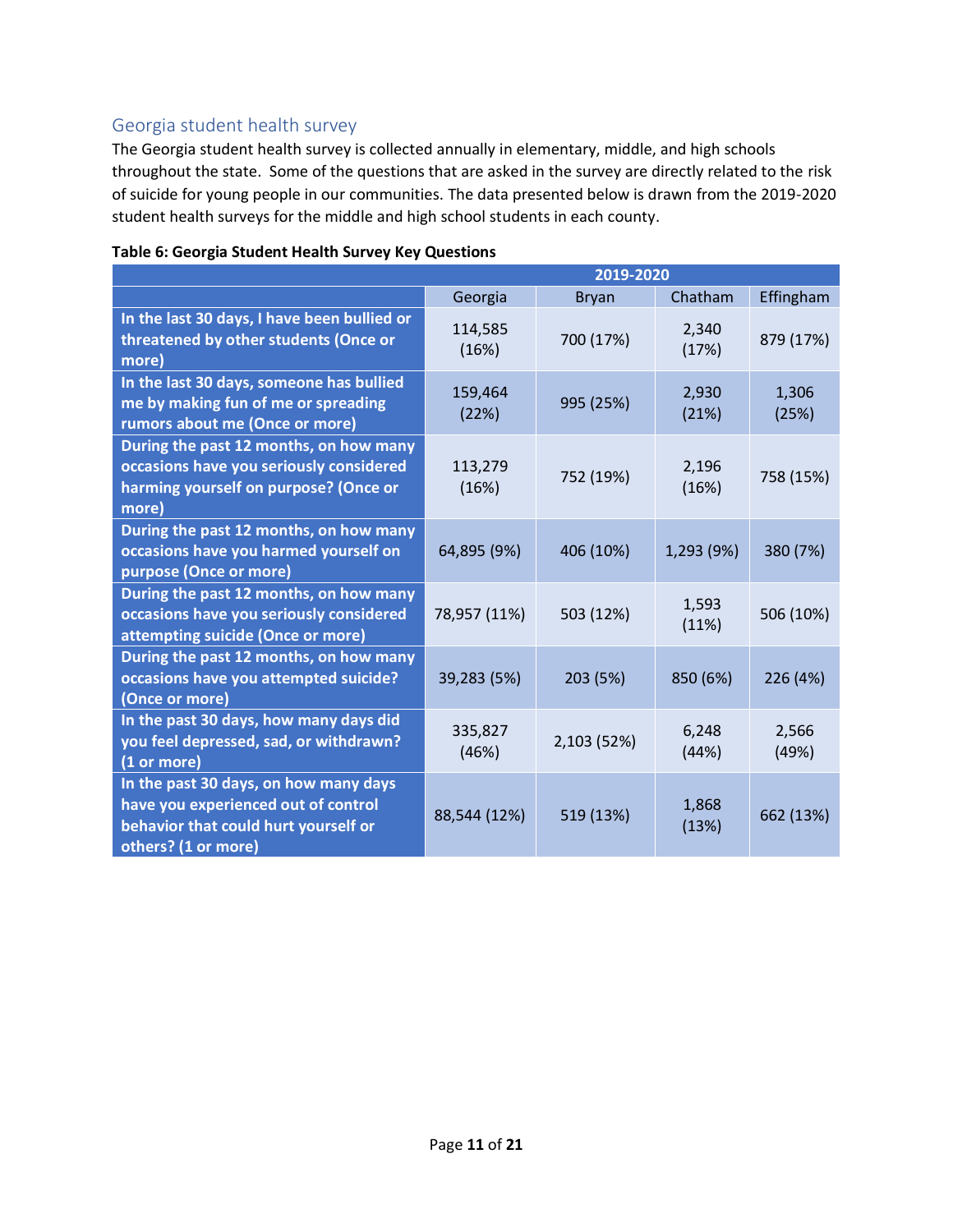Students who consider harming themselves on purpose and those who have harmed themselves on purpose are also asked about the most likely reason. The table below shows is a breakdown of the potential reasons. Most prevalent reasons for considering and attempting self-harm were other, family reasons, school grades or performance, and problems with peers or friends.

|                                                                   | 2019-2020       |                |                 |                |                 |                |
|-------------------------------------------------------------------|-----------------|----------------|-----------------|----------------|-----------------|----------------|
|                                                                   | <b>Bryan</b>    |                | Chatham         |                | Effingham       |                |
|                                                                   | <b>Consider</b> | <b>Attempt</b> | <b>Consider</b> | <b>Attempt</b> | <b>Consider</b> | <b>Attempt</b> |
| <b>Demands of school work</b>                                     | 270 (11%)       | 139 (9%)       | 894 (12%)       | 469 (10%)      | 320 (12%)       | 320 (12%)      |
| <b>Problems with peers or</b><br>friends                          | 319 (13%)       | 202 (13%)      | 938 (12%)       | 567 (12%)      | 352 (13%)       | 352 (13%)      |
| <b>Social Media</b>                                               | 103 (4%)        | 77 (5%)        | 429 (6%)        | 305 (6%)       | 140 (5%)        | 140 (5%)       |
| <b>Family reasons</b>                                             | 443 (18%)       | 246 (16%)      | 1,345<br>(17%)  | 793 (16%)      | 458 (17%)       | 458 (17%)      |
| <b>Being Bullied</b>                                              | 142 (6%)        | 102 (7%)       | 572 (7%)        | 397 (8%)       | 181 (7%)        | 181 (7%)       |
| <b>School grades or</b><br>performance                            | 310 (13%)       | 168 (11%)      | 974 (13%)       | 525 (11%)      | 344 (13%)       | 344 (13%)      |
| <b>School discipline or</b><br>punishment                         | 76 (3%)         | 53 (4%)        | 309 (4%)        | 226 (5%)       | 113 (4%)        | 113 (4%)       |
| <b>Argument or breakup with a</b><br>partner/girlfriend/boyfriend | 185 (8%)        | 128 (8%)       | 506 (7%)        | 354 (7%)       | 202 (8%)        | 202 (8%)       |
| <b>Dating violence</b>                                            | 64 (3%)         | 52 (3%)        | 183 (2%)        | 161 (3%)       | 67 (2%)         | 67 (2%)        |
| <b>Drugs or alcohol</b>                                           | 51 (2%)         | 40 (3%)        | 163 (2%)        | 131 (3%)       | 68 (3%)         | 68 (3%)        |
| <b>Other</b>                                                      | 491 (20%)       | 305 (20%)      | 1,460<br>(19%)  | 984 (20%)      | 439 (16%)       | 439 (16%)      |

#### **Table 7: Reasons for considering and attempting self-harm**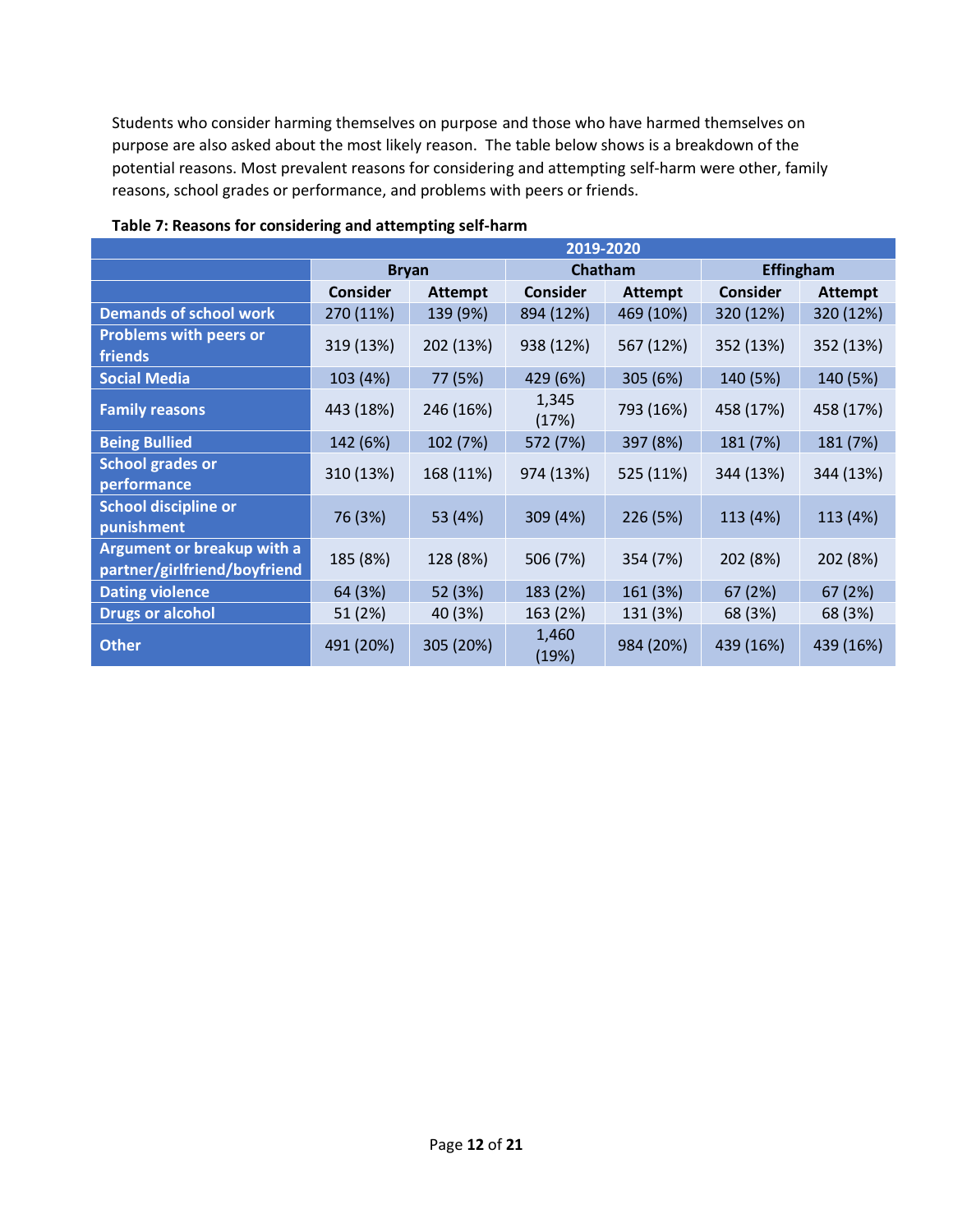The table below reviews the reasons that youth indicated for considering and attempting suicide. Family Reasons were the primary reason that youth indicated that they considered or attempted suicide. Other primary reasons included problems with peers or friends, school grades or performance, or demands with school work.

|                                                            | 2019-2020       |                |                 |                |                 |                |
|------------------------------------------------------------|-----------------|----------------|-----------------|----------------|-----------------|----------------|
|                                                            | <b>Bryan</b>    |                | Chatham         |                | Effingham       |                |
|                                                            | <b>Consider</b> | <b>Attempt</b> | <b>Consider</b> | <b>Attempt</b> | <b>Consider</b> | <b>Attempt</b> |
| <b>Demands of school work</b>                              | 171 (11%)       | 70 (8%)        | 571 (11%)       | 268 (9%)       | 207 (12%)       | 96 (10%)       |
| <b>Problems with peers or</b><br>friends                   | 221 (14%)       | 100 (12%)      | 597 (12%)       | 344 (11%)      | 203 (11%)       | 100 (10%)      |
| <b>Social Media</b>                                        | 80 (5%)         | 42 (5%)        | 296 (6%)        | 225 (7%)       | 106 (6%)        | 67 (7%)        |
| <b>Family reasons</b>                                      | 298 (19%)       | 143 (17%)      | 894 (17%)       | 497 (16%)      | 320 (18%)       | 156 (16%)      |
| <b>Being Bullied</b>                                       | 105 (7%)        | 69 (8%)        | 383 (7%)        | 295 (9%)       | 125 (7%)        | 73 (8%)        |
| <b>School grades or</b><br>performance                     | 188 (12%)       | 79 (10%)       | 603 (12%)       | 290 (9%)       | 209 (12%)       | 95 (10%)       |
| <b>School discipline or</b><br>punishment                  | 49 (3%)         | 24 (3%)        | 233 (4%)        | 172 (6%)       | 86 (5%)         | 52 (5%)        |
| Argument or breakup with a<br>partner/girlfriend/boyfriend | 117 (7%)        | 65 (8%)        | 345 (7%)        | 225 (7%)       | 132 (7%)        | 81 (8%)        |
| <b>Dating violence</b>                                     | 43 (3%)         | 38 (5%)        | 133 (3%)        | 106 (3%)       | 49 (3%)         | 37 (4%)        |
| <b>Drugs or alcohol</b>                                    | 37 (2%)         | 29 (4%)        | 116 (2%)        | 103 (3%)       | 55 (3%)         | 40 (4%)        |
| <b>Other</b>                                               | 294 (18%)       | 169 (20%)      | 1,012<br>(20%)  | 602 (19%)      | 291 (16%)       | 160 (17%)      |

#### **Table 8: Reasons for considering and attempting suicide among youth**

# <span id="page-12-0"></span>Mental health service providers within each county

Access to mental health providers is an issue across the state, but in particular in rural communities (America's Health Rankings, 2019). There has been some increase and improvement in this area in recent years with the number of mental health providers increasing by 12% between 2017 and 2019, increasing from 122.5 to 137.3 per 100,000.

The ratio of individuals/county residents to mental health providers is significantly higher in the target counties than in the state of Georgia. The rate for Georgia is 730 to 1, while in Chatham it is 690 to 1, Bryan it is 1,270 to 1 and in Effingham it is 2,220 to 1. The higher ratio of individuals per provider makes access to care much more difficult in these counties than int eh state in general.

There are 30 mental health providers in Bryan County, 420 in Chatham (the most urban of the counties), and only 28 in Effingham. The Effingham Health System Community Health Assessment indicated that the supply of all providers, including mental health providers, is lower than the state average. Rates for all healthcare providers are more than double for Effingham than for Georgia overall.

As part of the Community Health Assessment by the Effingham Healthy System, a community survey returned feedback that only slightly over half of respondents indicated that clinics are open when they need them (54.7%), less than a quarter indicated that adequate transportation to health care facilities is available (19.1%) and that adequate mental health services are available (13.7%), only 10% indicated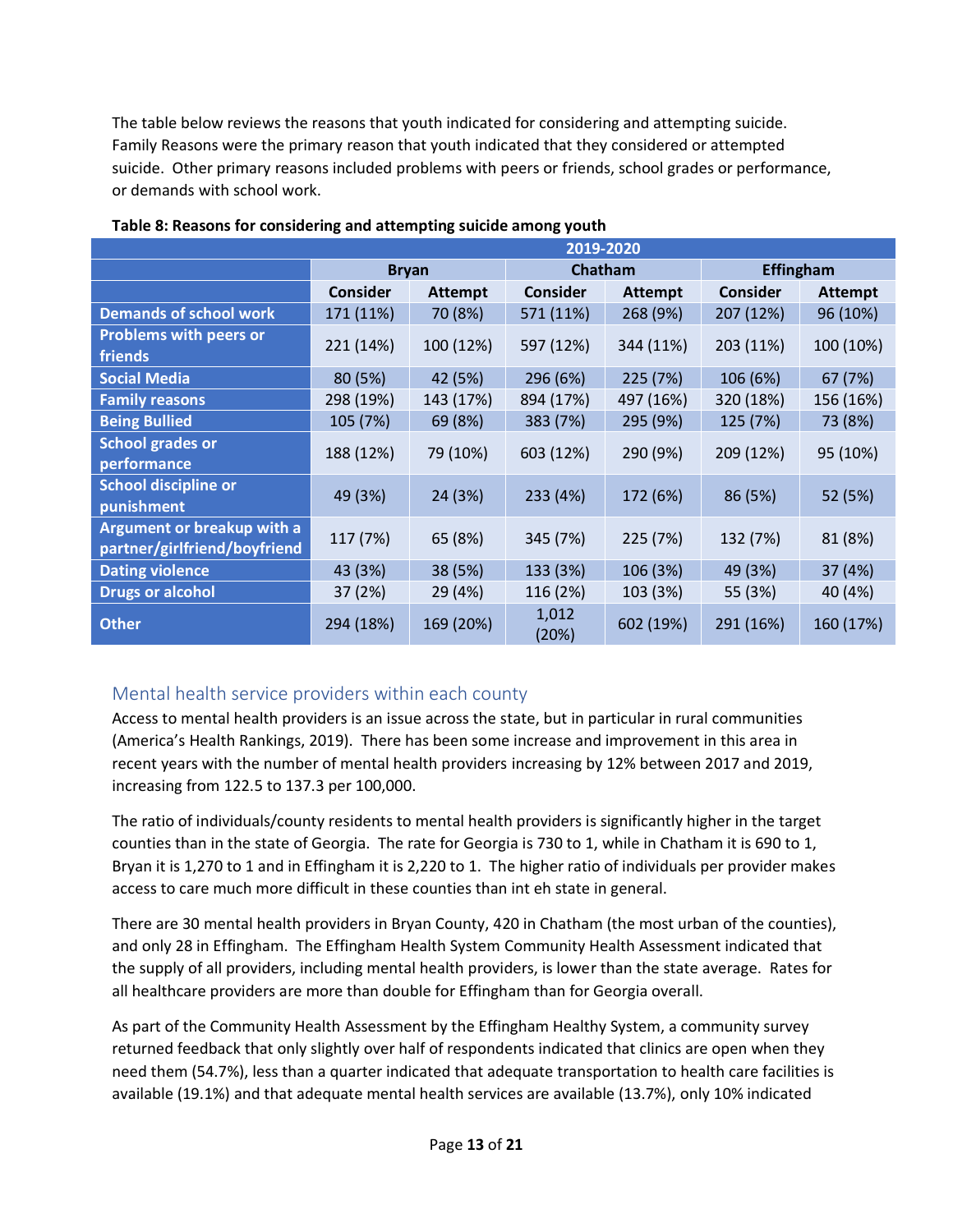that there were adequate alcohol or drug addiction services. Suicide was seen as a significant issue in the community by 27% of respondents. Lack of access to health care was listed as an issue in the community by 19% of respondents, substance abuse by 70% of respondents, and poor mental health by 43.2% of respondents. Survey respondents also indicated that mental health issues (55.8%) and bullying (55%) were issues for children in the community. Barriers to health care access included high cost (19.6%), lack of insurance (16.0%), and difficulty getting an appointment (15.1%). The inadequacy of existing mental health services and substance abuse services also were identified during the focus groups as part of the community health assessment. Both access to care and quality of care and treatment were discussed as challenges related to mental health care access in the community.

The St. Joseph Candler Community Health Assessment in Chatham County also included a community survey. In that effort, again mental health services were indicated as a primary health issue for adults and children by 65% and 44% of respondents respectively. It was one of the top 5 health issues for both children and adults. Mental health services for children was more likely to be seen as a health issue in the county by those in the high-income brackets.



## **Figure 7: Primary Health Issue for Adult and Children in Chatham County by Income**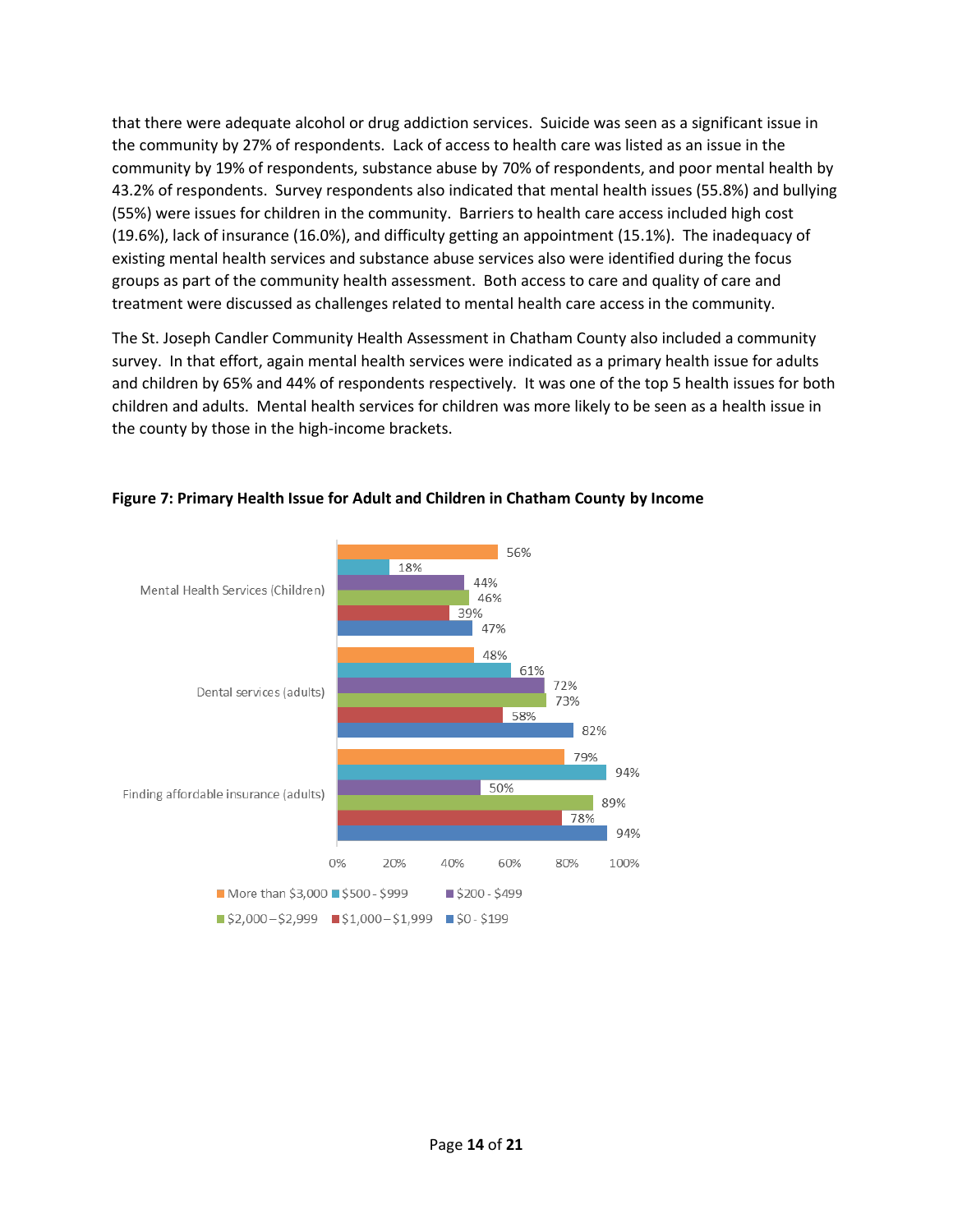The rates of hospitalization for mental health disorders in the Effingham Health System service area have been increasing since 2012 and surpass the state average (Georgia Department of Public Health OASIS and Effingham Health System).

|                         | 2015 | 2017 | 2019 |
|-------------------------|------|------|------|
| Georgia                 | 5.4% | 5.5% | 5.1% |
| <b>Bryan County</b>     | 6.2% | 4.8% | 6.4% |
| <b>Chatham County</b>   | 6.5% | 5.5% | 6.3% |
| <b>Effingham County</b> | 5.2% | 4.4% | 4.6% |

## **Table 9: Rate of hospitalizations for mental health disorders**

Respondents in the Chatham County Community Assessment indicated that mental health services and access were an issue for individuals in the community (46% of respondents). In the Community Survey conducted by the Coastal Georgia Indicators Coalition in 2019, mental health was listed as one of the top 5 issues facing the county. Only a quarter of respondents indicated being satisfied or very satisfied with behavioral health/mental health care in the county, with 18% were dissatisfied and 35% did not know, 14% reported lacking access. In addition, almost a quarter (23%) of households reported needing mental/behavioral health support.

# <span id="page-14-0"></span>Substance Use Rates

According to America's Health Rankings in 2019, in general Georgia has a low prevalence of excessive drinking and low drug death rate which reduces the risk of suicide. However, the target counties for this project have high rate of adults who drink excessively (CDC, BRFSS data reported on Coastal Georgia Indicators).

|                         | 2014  | 2015  | 2016  | 2017  |
|-------------------------|-------|-------|-------|-------|
| <b>US</b>               | 19.0% | 18.0% | 18.0% | 19.0% |
| Georgia                 | 15.6% | 16.8% | 15.1% | 17.0% |
| <b>Bryan County</b>     | 17.9% | 18.5% | 17.8% | 18.1% |
| <b>Chatham County</b>   | 17.4% | 16.1% | 17.7% | 17.0% |
| <b>Effingham County</b> | 17.6% | 18.9% | 18.5% | 17.4% |

#### **Table 10: Percentage of adults who drink excessively**

Similarly, the target counties have higher age-adjusted death rates due to all drug overdoses compared to the state averages (Georgia Department of Health, reported on Coastal Georgia Indicators). Chatham County in particular has seen a significant increase in the age-adjusted death rates due to drug overdoses.

## **Table 11: Age-adjusted death rates due to drug overdoses**

|                         | 2014                     | 2016 | 2018 |
|-------------------------|--------------------------|------|------|
| Georgia                 | 11.4                     | 13.1 | 13.1 |
| <b>Bryan County</b>     | $\overline{\phantom{0}}$ |      | 13.1 |
| <b>Chatham County</b>   | 7.4                      | 12.7 | 15.0 |
| <b>Effingham County</b> | -                        | 8.6  |      |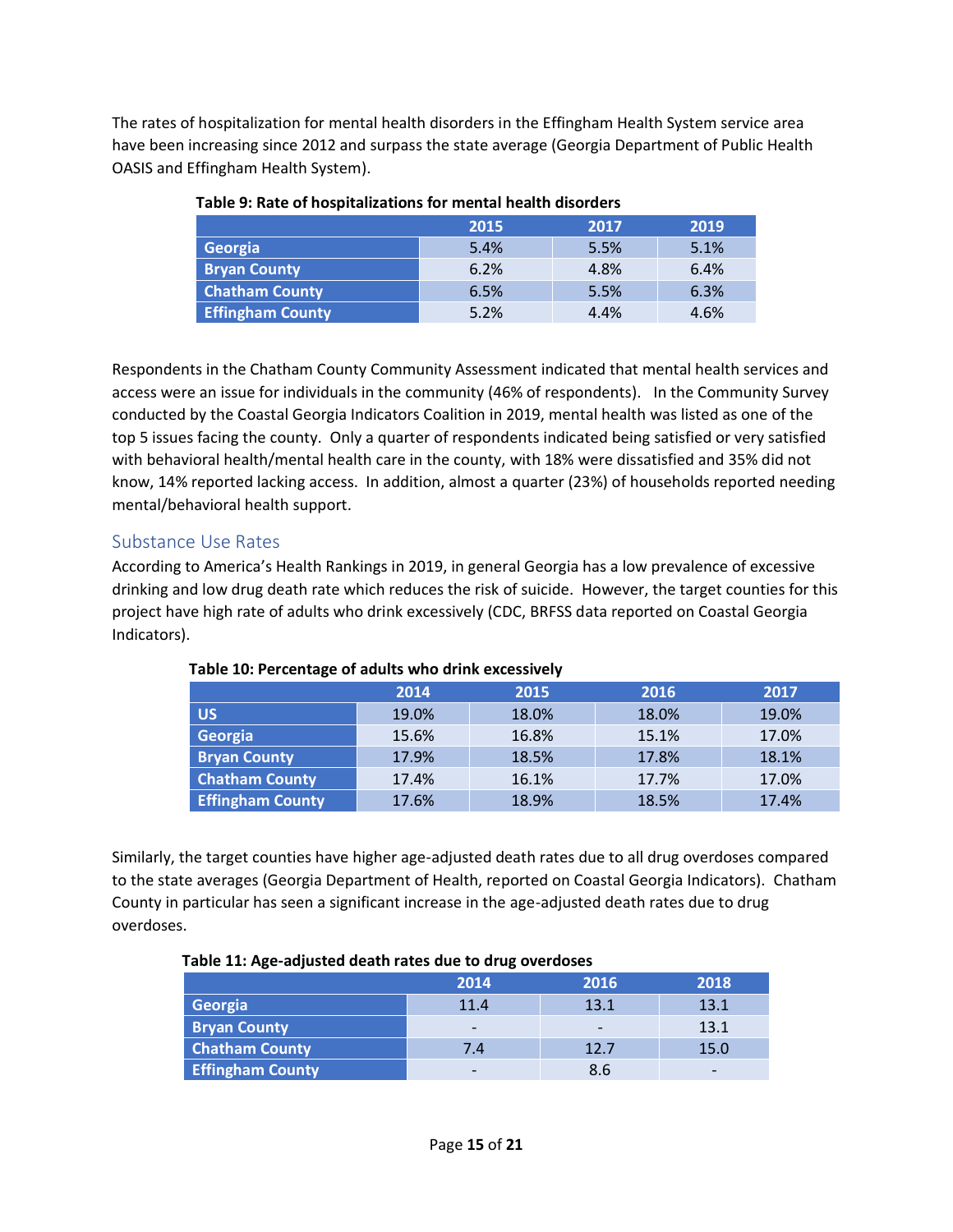# <span id="page-15-0"></span>Environmental Factors

As stated previously, military veterans have a greater risk for suicide than civilians. Each of the counties targeted in this project have a significant portion of the population that are active duty military or veteran. There are 2 military bases in the counties of interest. The table below shows the percent of the population in each county that is military veteran (data gathered from the US Census Bureau). As can be seen in table below, the counties of interest have a higher percentage of veterans than the state or national average.

|                         | <b>Veteran</b> | <b>Civilian</b> |  |
|-------------------------|----------------|-----------------|--|
| <b>US</b>               | 7.5%           | 92.5%           |  |
| Georgia                 | 8.2%           | 91.8%           |  |
| <b>Bryan County</b>     | 14.9%          | 85.1%           |  |
| <b>Chatham County</b>   | 10.5%          | 89.5%           |  |
| <b>Effingham County</b> | 11.8%          | 88.2%           |  |

### **Table 12: Percentage of the population that are military veteran**

Likewise, individuals in rural areas are more likely to die of suicide than those in urban areas. The graph below shows the proportion of each county that is rural and the percentage of the population that resides in rural areas. As can be seen in the table below, two of the target counties have much larger rural populations than the US or Georgia (data from the 2010 US Census).

|                         | <b>Urban</b> | <b>Rural</b> |
|-------------------------|--------------|--------------|
| <b>US</b>               | 80%          | 20%          |
| Georgia                 | 75%          | 25%          |
| <b>Bryan County</b>     | 46%          | 54%          |
| <b>Chatham County</b>   | 95%          | 5%           |
| <b>Effingham County</b> | 32%          | 68%          |

#### **Table 13: Percentage of the population that live in rural areas**

The counties of interest for this project also had higher rates of unemployment than the state or national average. (BLS reported on Coastal Georgia Indicators). In general unemployment rates are consistent (slightly lower) than the state and national averages.

#### **Table 14: Unemployment percentages by county**

|                         | January 2015 | January 2018 | January 2020 |
|-------------------------|--------------|--------------|--------------|
| <b>US</b>               | 6.1%         | 4.5%         | 4.5%         |
| Georgia                 | 6.5%         | 4.6%         | 4.6%         |
| <b>Bryan County</b>     | 5.6%         | 3.9%         | 3.9%         |
| <b>Chatham County</b>   | 6.6%         | 4.3%         | 4.3%         |
| <b>Effingham County</b> | 5.4%         | 3.9%         | 3.9%         |

The Chatham County Community Health Assessment also asked survey respondents what subpopulations in the community needed the most support in accessing health care. Low-income and working poor were two of the primary groups that respondents indicated needed support (82% and 71%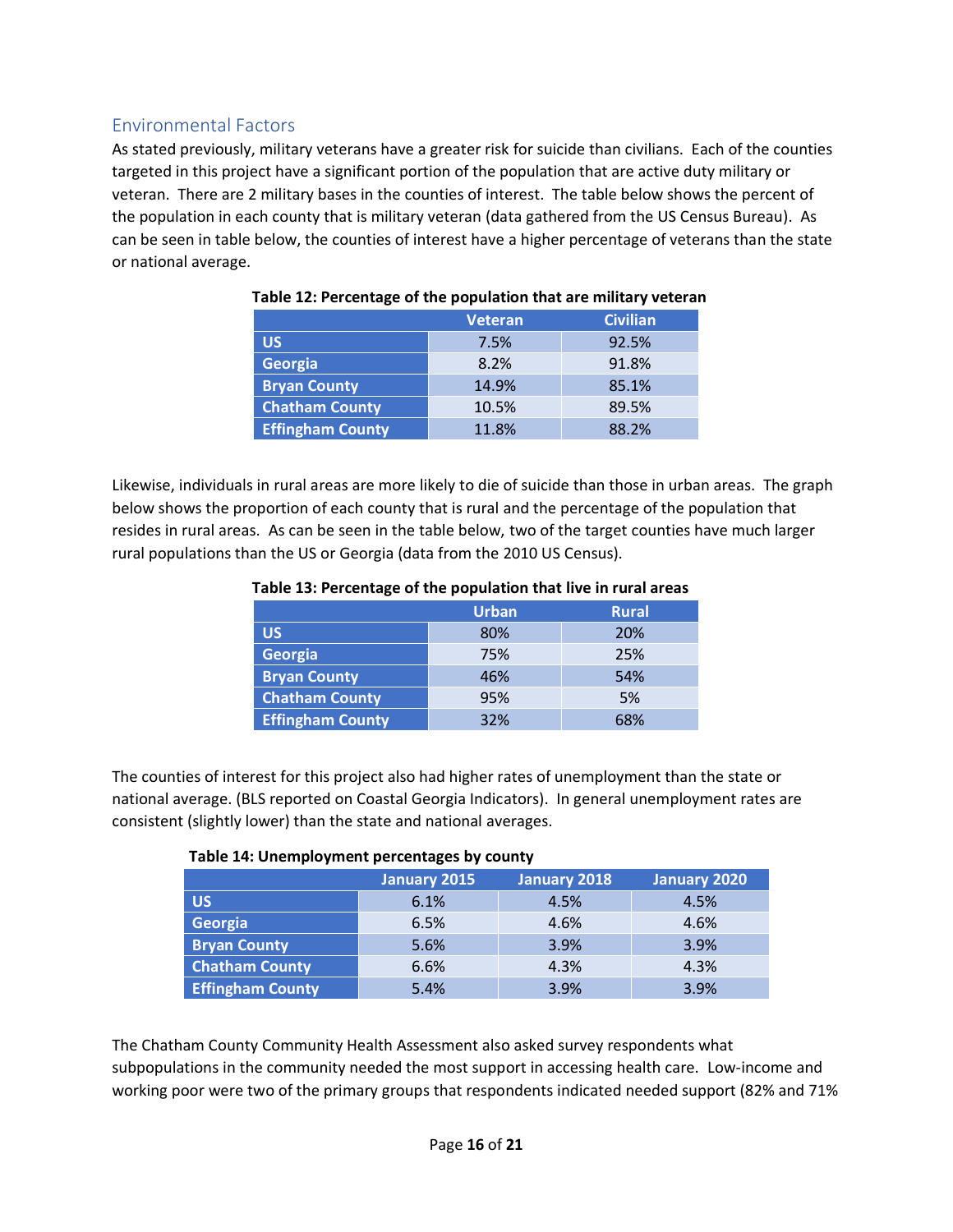respectively. According to the responses to the Coastal Georgia Indicator Coalitions survey of residents, 44% of Chatham County residents live paycheck to paycheck.



**Figure 8: What subgroups in Chatham County need the most support in accessing health care**

A third of the survey respondents in the Chatham County Community Health Assessment indicated that transportation was a barrier to accessing healthcare and three-quarters indicated affording the doctor was the greatest barrier.



**Figure 9: Barriers to accessing health care (including mental health care) in Chatham County**

Over half, 63%, of respondents indicated that having enough free or reduced cost clinics was a barrier for individuals in Chatham County. A quarter (25%) of respondents reporting not having any insurance. Almost a third, 32%, of respondents indicated that they had to wait more than 5 days for an appointment with a health care provider. This could create significant challenges for those who are trying to seek care and support for mental health challenges.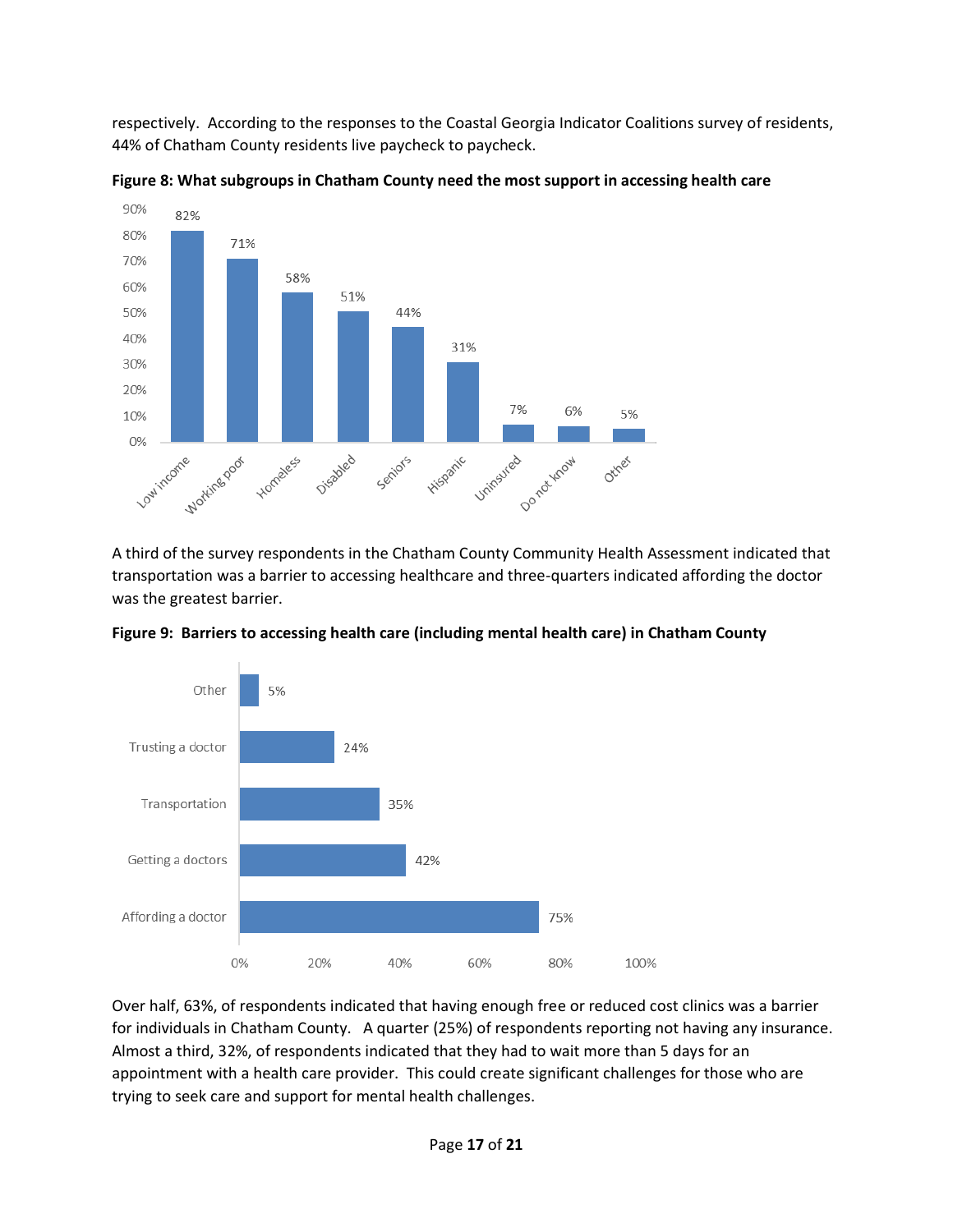

### **Figure 10: How long have you had to wait to get an appointment with a health care provider**

In the Coastal Georgia Indicators Coalition survey of Chatham County residents, approximately a third (34%) were neutral or disagreed about having friends in their neighborhood and feeling like people in their neighborhood were willing to help each other (27%).

# <span id="page-17-0"></span>Feedback from Key Stakeholders

During meetings and discussions with key stakeholders in each county over multiple years (stakeholders include Family Connection Collaborative members and coordinators, Mental Health America of Georgia, higher education institutions, and mental health service providers), discussions have centered around the challenges with reaching individuals, access to care for all community members, age specific resources particularly those focused on youth and senior citizens). Other key issues have included:

- Recruiting and retaining mental health providers to work in more rural areas
- Mental health services that are accessible throughout the county and to all residents in the county
- Mental health services that are receptive and supportive and inclusive of all race and gender identities
- Expanding mental health and substance abuse services in quality and quantity
- Greater inclusion of mental health resources to individuals regardless of race, income or geographic location.

The Effingham Health System is working on the following steps to increase mental well-being of Effingham County residents and to reduce substance abuse in the county:

- Reducing time between ER encounters and referral to appropriate services for mental health and substance abuse services
- Reduce drug and alcohol use across the county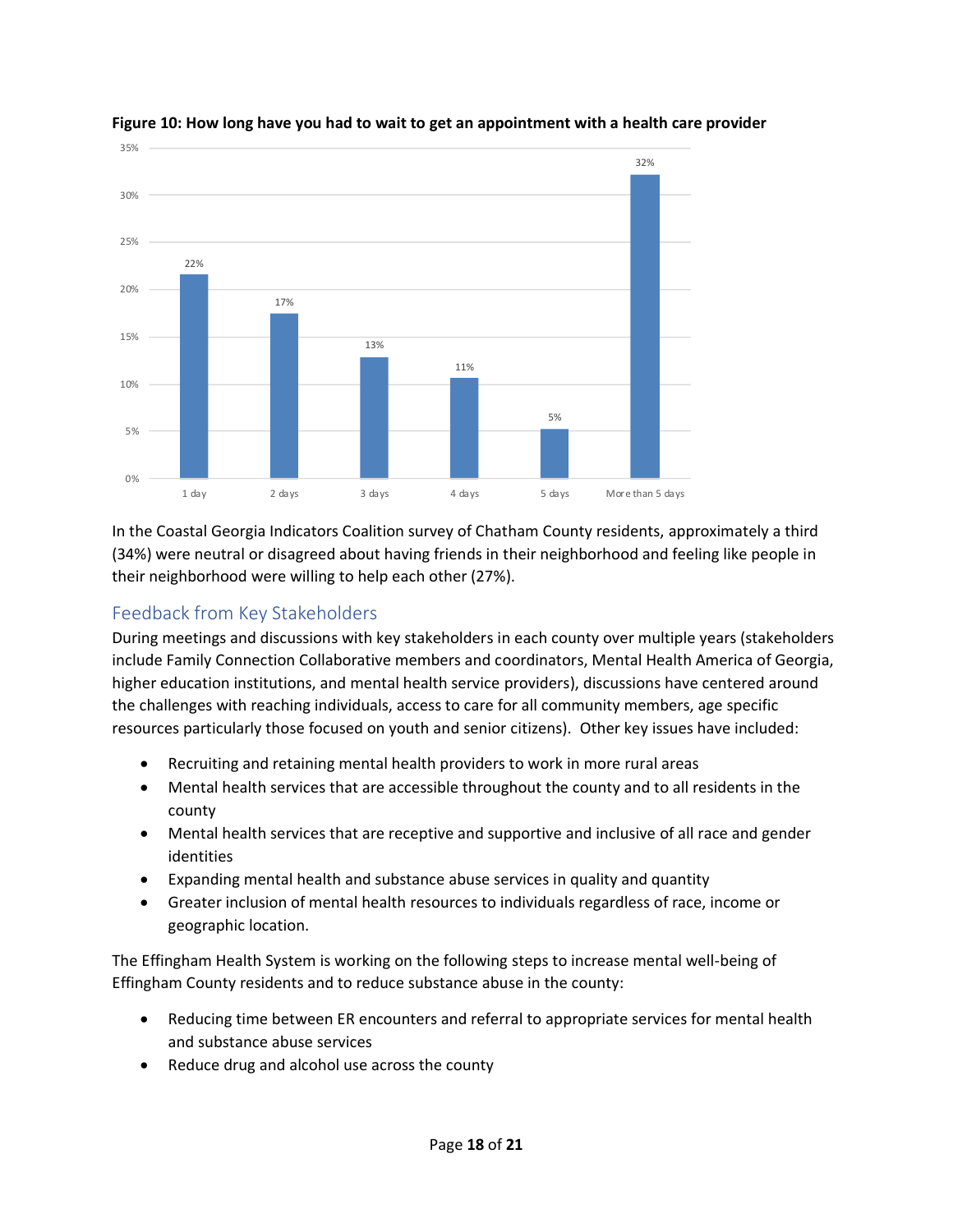Each of the other counties are also investing in different strategies to begin to improve wellness in the communities and to reduce the risk of suicide. The Effingham Family Connection organization is invested in developing a robust mental health strategy and reducing suicide risk among adults and youth.

Bryan County has been working with the schools as well as with other partners to increase access to mental health and service providers throughout the community by trying to ensure that providers have availability on both ends of the county. Bryan County is unique in that it is bisected by a military base, which can cause challenges for residents accessing care and resources.

Chatham County is working to improve communication among health providers (clinical, behavioral, and mental health providers) to increase the quality of care offered to individuals. In addition, focus on providing greater mental health access has been a focus for many groups in the community. Training on trauma and mental health access for educators and first responders has also been a priority for the community.

# <span id="page-18-0"></span>Conclusions and Recommendations

After the review of the historical and current suicide rates as well as relevant demographic and survey data, it is possible to gain a greater understanding of the suicide rate and prevalence within the communities of interest. When this information is combined with the feedback from key stakeholders, recommendations can be drawn about how to work to address the rates within the counties.

# <span id="page-18-1"></span>**Conclusions**

- Age-adjusted death rates and general rates of death by suicide within each of the counties of interest are on par or higher than the state average.
- Youth who have considered or attempted self-harm are likely to have done so due to family or school related challenges
- Two of the counties of interest have higher than average percentages of the population living in rural areas
- All of the counties of interest have higher rates of military veterans (higher risk of suicide) than the state or national average
- All of the counties of interest have challenges related to mental health access
- The counties of interest all have higher than average ratios of population to mental health providers (almost double the state ratio)
- Transportation was listed as a key issue for health care access in each of the community health assessments.
- While unemployment rates are consistent with the state and national averages, in the community health assessments conducted in the communities residents reported trouble accessing care due to insurance and cost factors
- Substance abuse rates are consistent with state and national averages.
- Rates for mental health hospitalizations are higher than the state averages and may be one of the key factors to reducing suicide rates.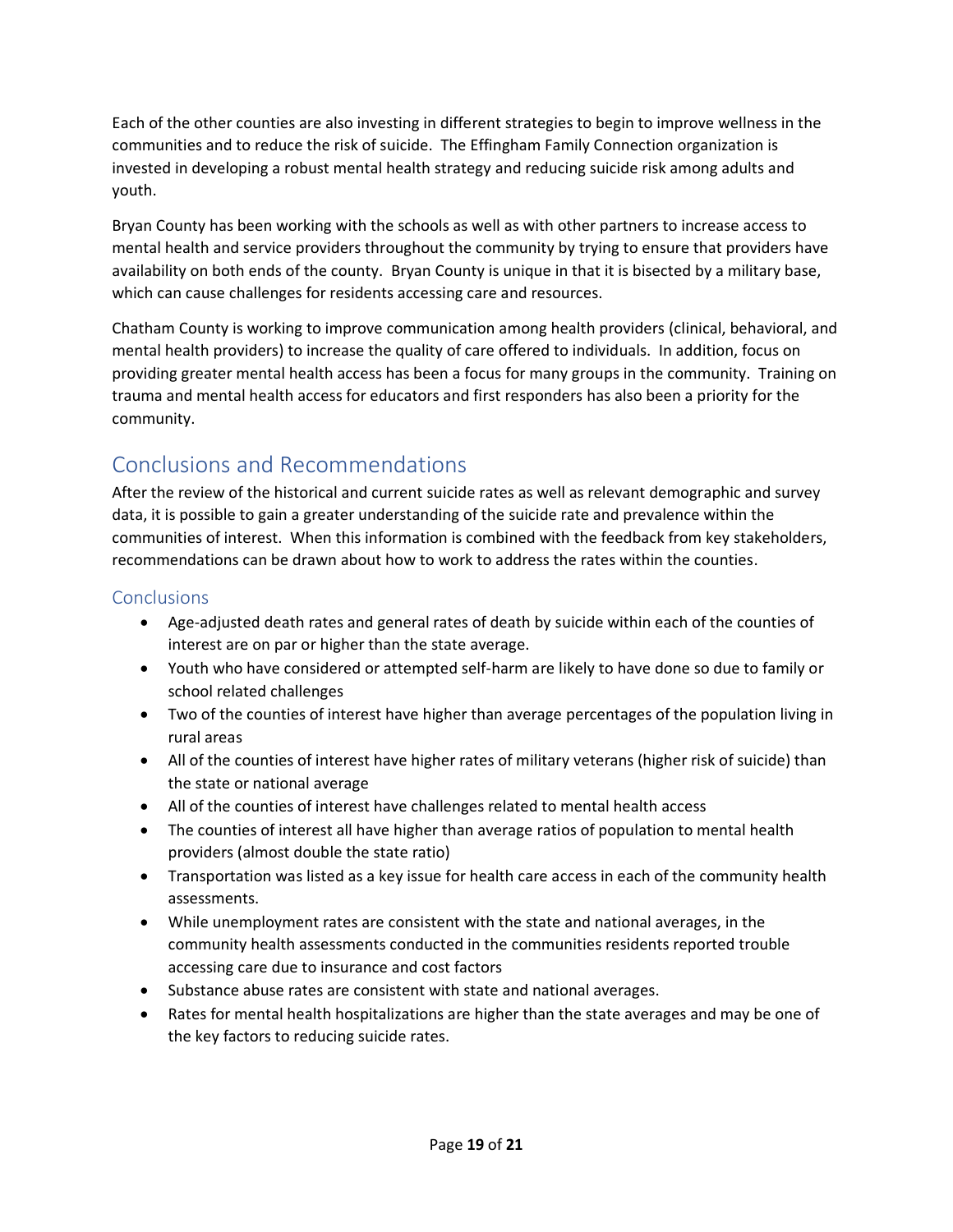## <span id="page-19-0"></span>Recommendations

- Improving access to mental health services in the community by increasing the number of providers
- Improving communication among providers both medical and mental health providers to create a more streamlined system and improve quality of care
- Reducing access barriers to care by improving transportation options and reducing costs
- Reducing stigma of seeking mental health support
- Providing extensive supports to youth in middle and high school, particularly related to family relationships and school pressures
- Provide trauma and mental health training for educators, first responders, and other key stakeholders.